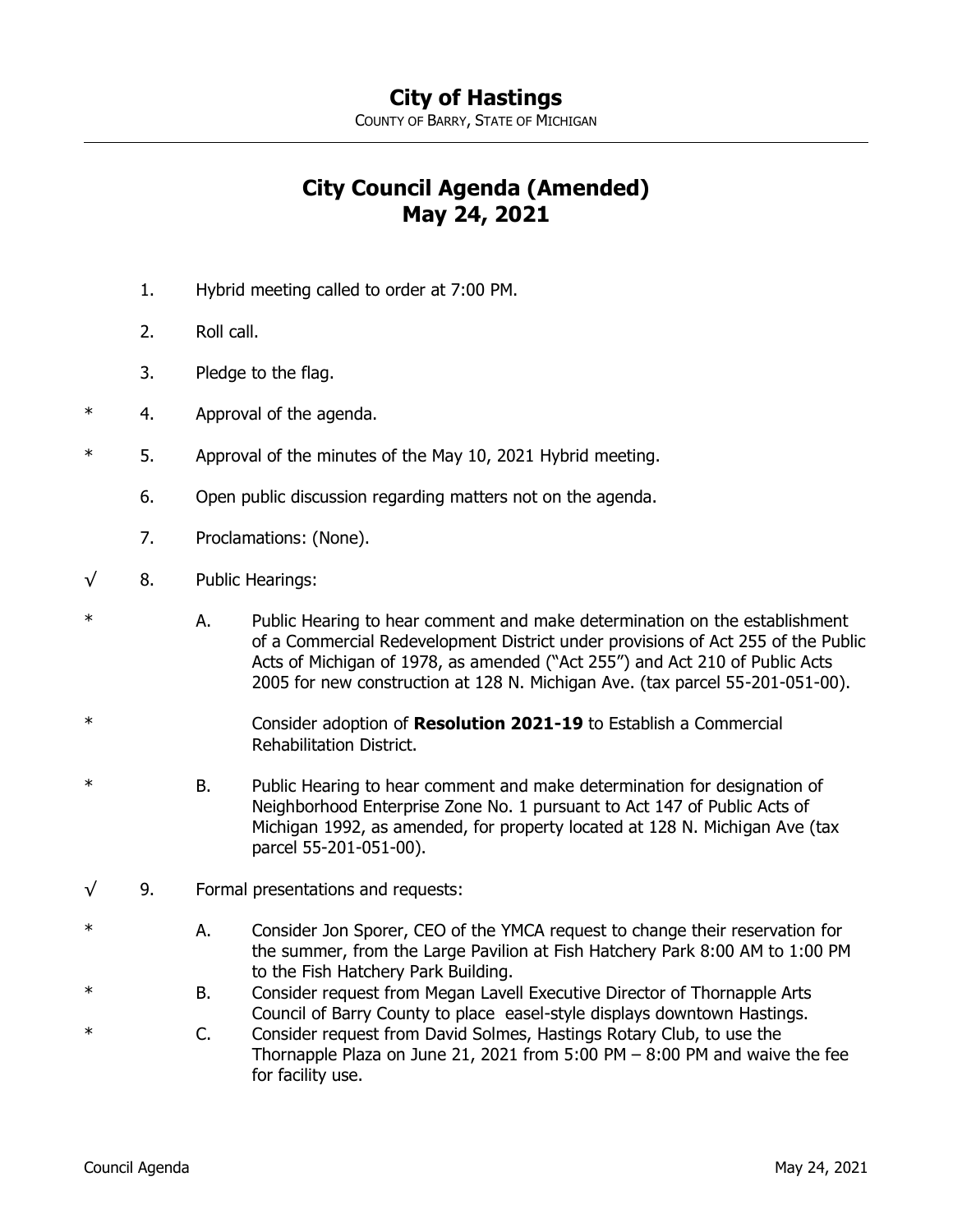- $\sqrt{10}$ . Recommendations from other Boards:
- \* A. Consider adoption of Brownfield Plan Amendment **Resolution 2021-18.**
- $\sqrt{11}$ . Ordinances: (None).
- $\sqrt{12}$ . Resolutions: (None).
- $\sqrt{13}$ . Appointments: (None).
- √ 14. Bids, Contracts, Agreements, and Sales:
- \* A. Consider Parking Agreement between City of Hastings and Bolthouse Merchandising Corporation from June 1, 2021 through May 31, 2022.
- \* B. Consider Fifth amendment to real estate agreement between the City and Hastings Michigan Ave, LLC for 128 N Michigan Ave. extending time for various actions.
- \* C. Consider Leaping Lizard Landscaping LLC Contract Extension to December 31, 2023 for \$123,052.80. In addition, add the City Hall Grounds Maintenance contract (currently with Hallifax) to Leaping Lizard for \$11,364.00 as recommended by Director of Public Services Tate.
	- 15. City Manager's report:
- \* Therim Police Chief Boulter monthly report.<br>
E Clerk/Treasurer Saurman monthly report
- B. Clerk/Treasurer Saurman monthly report.
- \* C. Community Development Director King monthly report.
- \* D. Notification of emergency purchase for repair of GSR Fill Valve at Water Treatment Plant.
- E. Discussion regarding Sidewalk Special Assessment District.
- \* F. Consider adoption of Policy 2021-01 Order of Business at Council Meetings.
- \* G. Letter of Support for Michigan Municipal League Mainstreet Grant.
	- H. Consider recessing to closed session at the conclusion of regular business pursuant to Section 15.268 (e) of the Open Meetings Act to consult with the city attorney regarding pending litigation.
	- 16. Consent items without individual discussion.
- \* A. Invoices: (None).
- \* B. Draft Minutes Brownfield Special Meeting May 13, 2021.
- \* C. Draft Minutes Cable Access Committee Meeting May 17, 2021.
	- 17. City Attorney's Report:
	- 18. Legislative Director's Report:
	- 19. Open Public Discussion from the Floor:
	- 20. Mayor and Council comment:
	- 21. Recess to closed session.